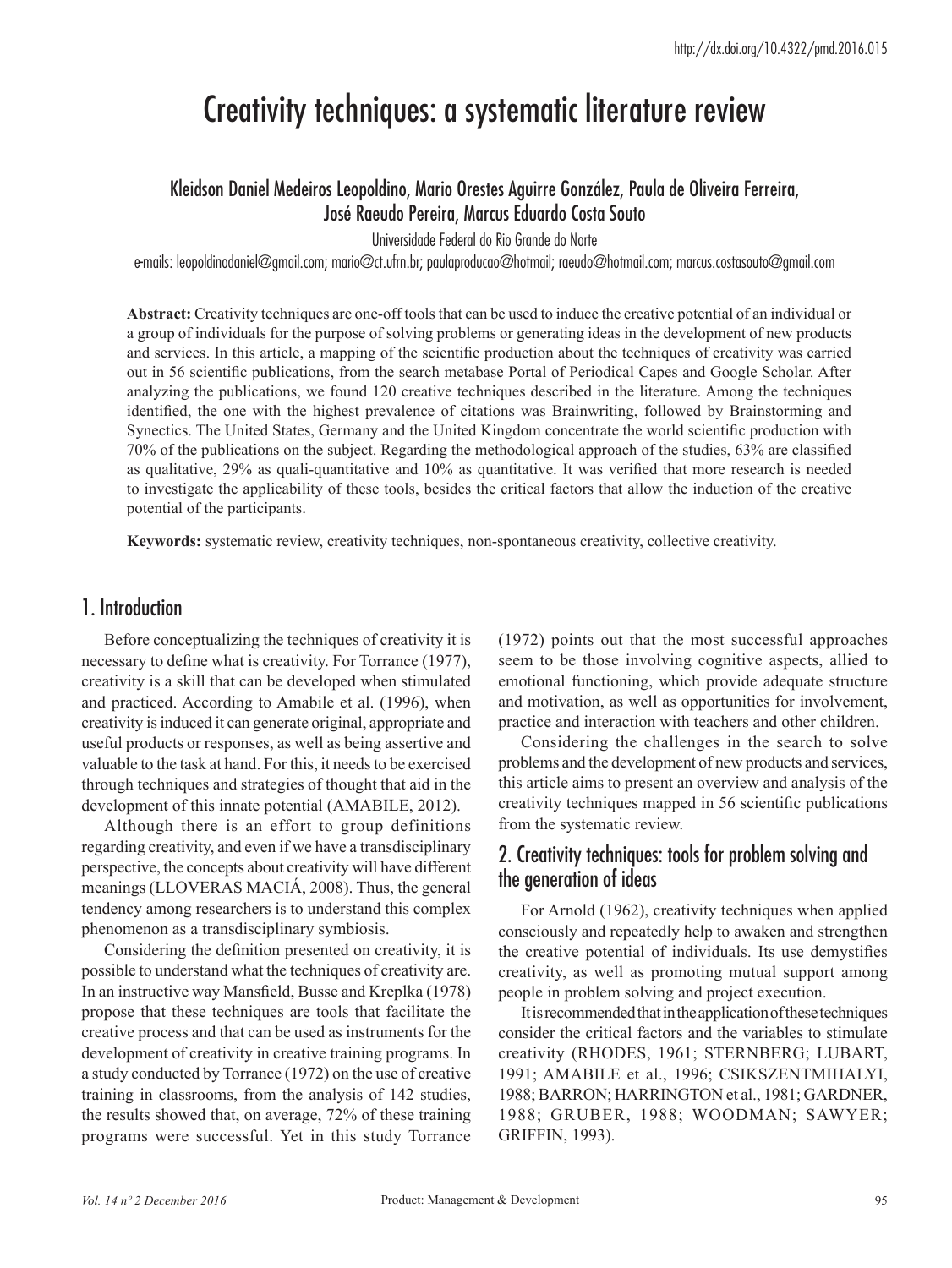According to Schlicksupp (1989), there are over 100 different creativity techniques. In addition to Schlicksupp (1989), there is a study developed by Smith (1998) for which there are 172 creativity techniques, 72 more than in the previous study, divided into 50 groups of techniques.

As for the classification of creativity techniques Roozenburg and Eekeles (1995) and Schlicksupp (1989), propose their stratification into two types: associative and provocative. The techniques of provocation are based on the works developed by De Bono (1970), and are widely used to foster creativity. They differ from associative techniques, since they seek to break with the preconceived elements, while associative techniques seek in the recombination of elements to generate new ideas.

For Couger (1995), techniques can be classified as analytical or intuitive. Analytical techniques generate logical patterns of thinking that tend to follow a linear pattern or sequence of steps. These techniques take advantage of different ways of organizing information known to approach problems from new viewpoints, by means of a linear pattern or a sequence of steps. Intuitive techniques rely on a single image or symbol to provide a one-time response and jump-start solutions. In general, they skip steps of a sequence (MILLER, 1987).

To understand the use of creativity techniques it is important to consider the cognitive aspects involved in the application of these tools. For Beaudot (1979), there are two fundamental concepts regarding the types of intelligence (in terms of creativity): that of convergent intelligence and that of divergent intelligence. The first is simply called intelligence and is measured with IQ tests (intelligence based on standards, such as what is taught in schools), while the second is what makes us think outside standardized ways, which makes us doubt that 2 plus 2 are 4. The first allows us to recognize the present, the second helps us to perceive the uncertain delimitations of the future.

Divergent thinking involves opening up unusual categories of memory to use as the basis for the idea of development. Convergent thinking involves the reorganization and integration of ideas within a domain to form a coherent whole (MUMFORD; WHETZEL; REITER-PALMON, 1997). According to Coney and Serna (1995), the process of creative thinking involves merging different mental elements to produce an original and appropriate solution. For Mumford, Whetzel and Reiter-Palmon (1997), the ability to combine and reorganize memories is related to individual creative success.

Therefore, research on the process of creative thinking has focused on the generation, synthesis and modification of ideas (ENGLE; MAH; SADRI, 1997). In Figure 1, the divergent and convergent thinking model is represented. The closer to the side tips, the more divergent the thought will

be and the closer it will approach the so-called "discovery area". On the other hand, the closer to the horizontal points of the more convergent square will be the thought and the more it will approach the "area of familiarity". From the balance between these two opposing thoughts is that you can come up with new and creative ideas.

## 3. Research method

This research is characterized, as far as its objectives, descriptive, because it allows to expose the theme systematizing the scenario of the existing techniques of creativity (GIL, 2009). As for the technical procedures applied, the research is classified as a review of the literature. Literature review is a reliable research approach because it is comprehensive and explicitly presents the means used and the results obtained. Regarding its approach, it is considered qualitative, since it seeks to establish meaning and significance to the object of study (CRESWELL, 2007).

### 3.1. Research procedure

The study was conducted in 4 steps. In the first stage, the research problem was defined as: "What creativity techniques were addressed in scientific studies published up to the year 2015?".

For the definition of the problem, the Portal of Periodical CAPES tool was used, in which articles were selected from the key word: "Creativity Techniques", obtaining as a return 50 articles that contained in their titles this term. No selection mechanism was used to limit the reference year of the articles, thus, all publications up to december 2015



**Figure 1**. Divergent and convergent model of idea generation. Source: Adapted from Puccio, Murdock and Mance (2005).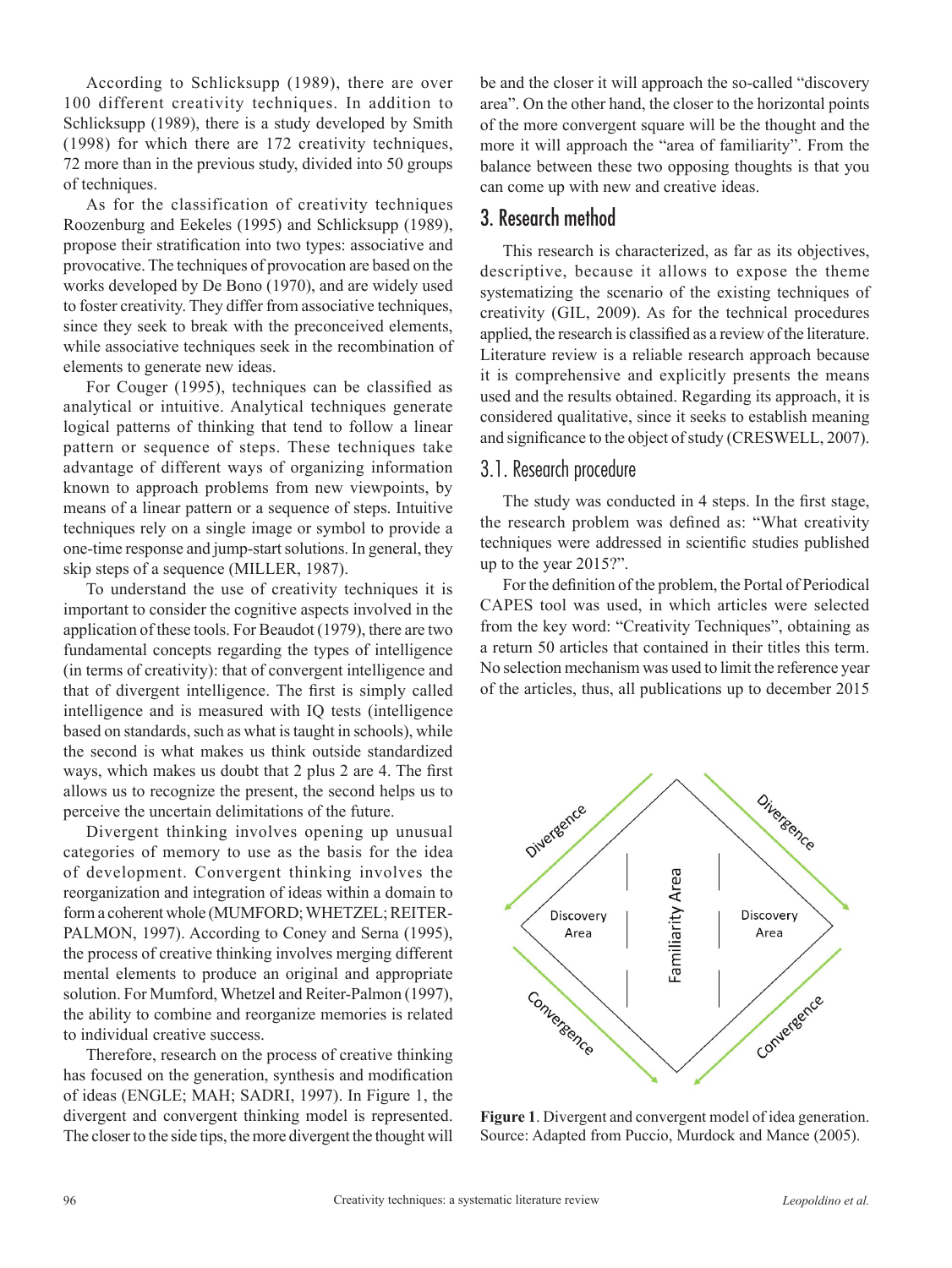were considered in this research. In addition to this portal, an investigation was carried out in the Google Scholar database through the terms "creativity techniques" and "thesis". After the application of this filter, 6 theses were selected.

In the third stage of the research, from the complete reading of the texts, the classification of the same ones in terms of its structure and content was carried out, through the elaboration of a database in spreadsheet in the program microsoft excel. Through this, it was possible to gather the data, so that their analysis was facilitated.

After the classification phase, the considerations in the texts were analyzed, in the fourth stage, in order to verify the most cited techniques of creativity, the countries, universities and journals that have the largest number of publications on the subject, besides analyzing the methodological approach to the study of the subject in question.

### 4. Results

From the analysis of the articles, it was identified that, between the years 1997 to 2012, the greatest number of scientific publications on the subject occurred with four to five published works, respectively. The analysis also made it possible to observe that the United States with (29%), United Kingdom with (24%) and Germany with (17%) are the main nations where research has been out on the subject of "creativity techniques". Fourth and fifth place are Finland and Austria with 5% each and the other countries with values below 3%.

Regarding the approach of the analyzed studies, 63% are classified as Qualitative, 29% as Quali-Quantitative and 10% as Quantitative. The universities that play a major role in the study of creativity techniques are of relevance: City University London, University of Oklahoma, Texas A & M International University, University of Waikato, University of Colorado at Colorado Springs and Technical University Darmstadt.

With regard to the Journals with the highest prevalence in the publications on creativity techniques, the following stand out: Creativity and Innovation Management, Journal and Magazines> IEEE Software and the Journal of Management Development followed by the Journal of Management in Engineering.

In the mapping performed in this research 120 creativity techniques were identified. Due to its wide popularization in the most diverse organizational contexts, the creativity technique with the greatest predominance of citations in the analyzed works was the Brainwriting created by Rohrbach (1969), followed by the Brainstorming created by Osborn (1963) and the technique Synectics created by Gordon (1961), as shown in Table 1.

For the analysis, the creativity techniques were classified from six characteristics: application, type of thinking, average time for sessions, operation criteria, material

|  |  |  |  | Table 1. Most cited creativity techniques. |
|--|--|--|--|--------------------------------------------|
|--|--|--|--|--------------------------------------------|

| <b>CREATIVITY</b><br><b>TECHNIQUES</b> | <b>AUTHOR</b>     | <b>NUMBER OF</b><br><b>CITATIONS</b> |
|----------------------------------------|-------------------|--------------------------------------|
| Storyboarding                          | Vance (1982)      | 2                                    |
| Morphological<br>Analysis              | Zwicky (1969)     | 3                                    |
| Lateral Thinking                       | De Bono (1970)    | 4                                    |
| <b>TRIZ</b>                            | Altshuller (1984) | 5                                    |
| Six Thinking Hats                      | De Bono (1970)    | 5                                    |
| Force field analysis                   | Lewin (1947)      | 5                                    |
| Synectics                              | Gordon (1961)     | 13                                   |
| Brainstorming                          | Osborn (1963)     | 23                                   |
| <b>Brainwriting</b>                    | Rohrbach (1969)   | 28                                   |

resources and approach. The characteristic application refers to its use whether individually or in a group. The type of thought approaches which style of thought is mobilized in the creative session (divergent or convergent) and is related to the solution of problems proposed by (MUMFORD; WHETZEL; REITER-PALMON, 1997).

The average session time refers to the time spent in each creative session. The operation criteria allude to how ideas are worked out in the creative sessions (whether by exploration, combination, transformation and/or validation). Material resources are the materials used for the creative process. The approach refers to the classification of creativity techniques from the categorizations of Couger (1995) and Schlicksupp (1989).

The analysis of the techniques made it possible to observe that all have as their main purpose the application in groups, among the nine, four do not apply for individual use, Storyboarding (VANCE, 1982), Synetics (GORDON, 1961), Brainwriting (ROHRBACH, 1969) And Lateral Thinking (DE BONO, 1970). As for the use of convergent thinking, only the Lateral Thinking technique (DE BONO, 1970) does not use it. As for the use of divergent thinking three techniques do not use it, these are Morphological Analysis (ZWICKY, 1969), TRIZ (ALTSHULLER, 1984) and Force Field Analysis (LEWIN, 1947).

As for the average time of application of creativity techniques, five have no time limit for their application: Synetics (GORDON, 1961), Morphological Analysis (ZWICKY, 1969), TRIZ (ALTSHULLER, 1984), Lateral Thinking, 1967) and Force Field Analysis (LEWIN, 1947). For other techniques, the application time varies from 10 minutes to 60 minutes. According to Amabile (2012), time is an important factor for creative performance. As a general rule, it is suggested that there is little or moderate pressure of this factor, but occasionally there should be periods that arouse a sense of urgency in the participants in the creative process.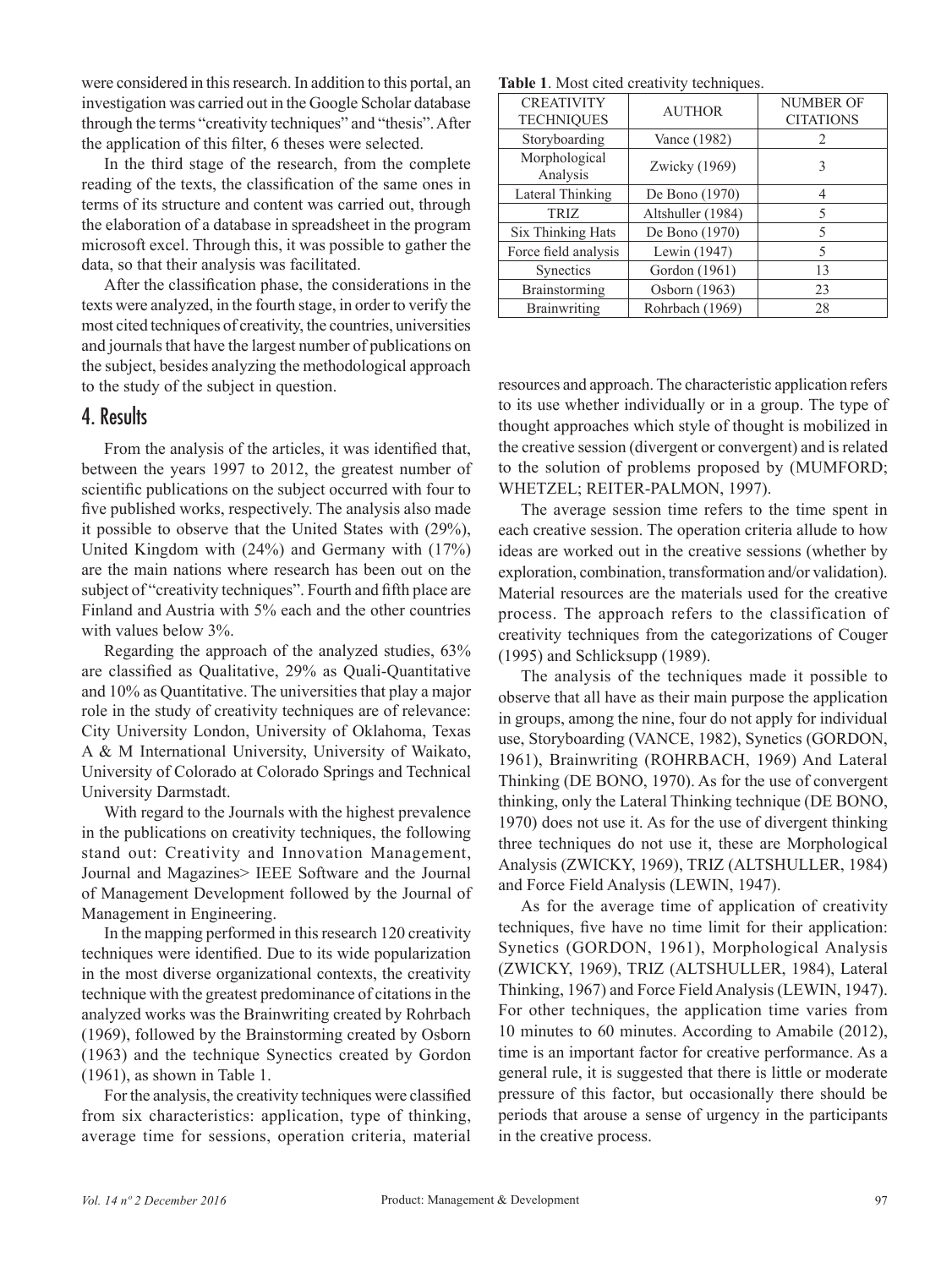|                                                   | <b>Brainstorming</b><br>Osborn (1963)          | Individual and<br>Collective        | Divergent and<br>Convergent | $10-60$ min.                   | Exploration and<br>combination                                   | No material           | Provocation<br>Technique |                                                                            |  |
|---------------------------------------------------|------------------------------------------------|-------------------------------------|-----------------------------|--------------------------------|------------------------------------------------------------------|-----------------------|--------------------------|----------------------------------------------------------------------------|--|
|                                                   | Lewin (1947)<br><b>Force Field</b><br>Analysis | Individual and<br>Collective        | Convergent                  | completion<br>Until task       | Exploration and<br>transformation                                | Blackboard            | Technique<br>Analytical  |                                                                            |  |
|                                                   | De Bono (1970)<br>Thinking<br>Lateral          | Collective                          | Divergent                   | completion<br>Until task       | Combination and<br>transformation                                | No material           | Provocation<br>Technique |                                                                            |  |
|                                                   | De Bono (1970)<br><b>Six Thinking</b><br>Hats  | Individual and<br>Collective        | Divergent and<br>Convergent | $60$ min.                      | transformation<br>and validation<br>combination,<br>Exploration, | 6 colorful hats       | Technique<br>Analytical  |                                                                            |  |
|                                                   | <b>Brainwriting</b><br>Rohrbach<br>(1969)      | Collective                          | Divergent and<br>Convergent | $30$ min.                      | Exploration                                                      | <b>Blank</b> sheets   | Associative<br>Technique |                                                                            |  |
|                                                   | <b>Altshuller</b><br><b>TRIZ</b><br>(1984)     | Individual and<br>Collective        | Convergent                  | completion<br>Until task       | Exploration and<br>validation                                    | No material           | Technique<br>Analytical  |                                                                            |  |
|                                                   | Morphological<br>Zwicky (1969)<br>Analysis     | Individual and<br><b>Collective</b> | Convergent                  | completion<br>Until task       | Exploration and<br>transformation                                | No material           | Technique<br>Analytical  |                                                                            |  |
|                                                   | Gordon (1961)<br><b>Synetics</b>               | Collective                          | Divergent and<br>Convergent | completion<br>Until task       | combination and<br>Exploration,<br>validation                    | No material           | Associative<br>Technique |                                                                            |  |
|                                                   | Storyboarding<br>Vance (1982)                  | Collective                          | Divergent and<br>Convergent | $30-45$ min.                   | Exploration and<br>validation                                    | Cards                 | Technique<br>Analytical  |                                                                            |  |
| <b>Table 2.</b> Analysis of creativity techniques | Characteristics<br>Techniques<br>Creativity    | Application                         | Thinking<br>Type of         | <b>Session Time</b><br>Average | Operating<br>Criteria                                            | Resources<br>Material | Approach                 |                                                                            |  |
| 98                                                |                                                |                                     |                             |                                |                                                                  |                       |                          | Creativity techniques: a systematic literature review<br>Leopoldino et al. |  |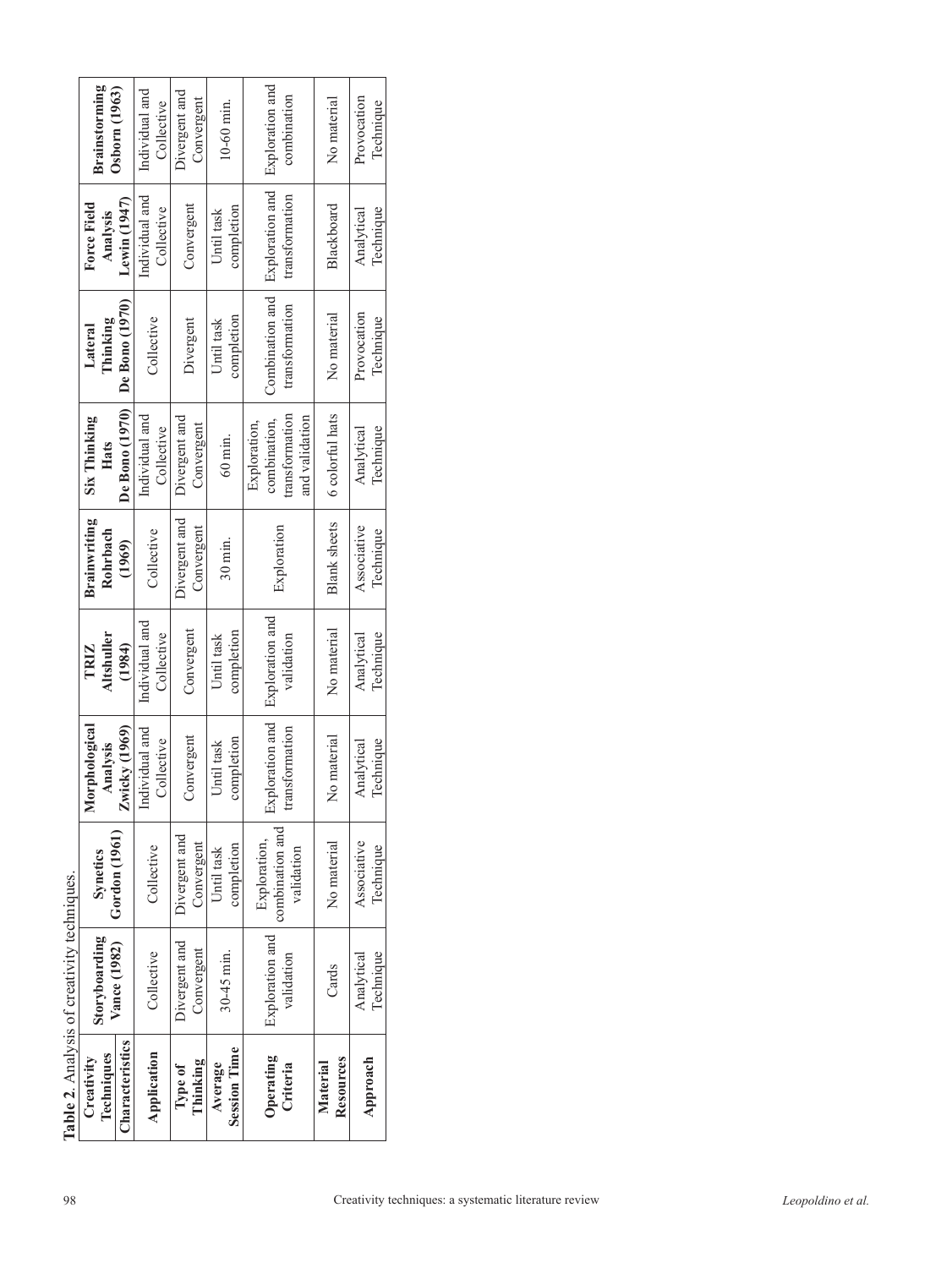The criteria for the operationalization of creativity techniques were represented in four groups: exploration, combination, validation and transformation. The only technique to use the four criteria is Six Thinking Hats (DE BONO, 1985), the Synetics technique (GORDON, 1961) used three criteria and the others between one or two criteria. Material resources are generally easy to access (cards, slates, sheets of paper), since it is important that the resources required for the application of the technique are not difficult to find on a daily basis.

Finally, it was observed the predominance of techniques classified as analytical and the tie between associative and provocation techniques. Table 2 below compiled such information to facilitate an understanding of the results achieved.

#### 5. Final considerations

Since the human evolutionary process, creativity has been and continues to be the key not only for survival, but also for human progress. Creativity seen as an inherent potential of the human condition must be worked out to become a useful skill for individuals and society. Thus, techniques that develop this capacity both individually and collectively (within groups and organizations) need to be understood to be better applied.

In the case of the creative process in organizations, there is evidence of the influence of the physical environment as well as of the psychological environment - created through an organizational culture - as facilitating resources of creativity (GEIS, 1988). Therefore, studies relevant to this field deal with individual and collective processes, especially when discussing creative techniques.

Such techniques make it possible to promote the generation of ideas as a source for innovation in organizations, although some adaptation to the characteristics of the organization, type of innovation and the work team among other factors is required. Therefore, there is a need for research regarding the implementation and improvement of these tools with teams of ideation and / or innovation.

Finally, it is worth emphasizing that it is necessary to reflect on the usefulness of these tools and the interferences that the stimulating factors of creativity present in their approaches can influence in the application of creativity techniques.

## 6. References

- ALTSHULLER, G. S. **Creativity as an exact science**: the theory of the solution of inventive problems. New York: Gordon and Breach, 1984.
- AMABILE, T. M. **Componential theory of creativity.** Boston: Harvard Business School, 2012. Harvard Business School Working Paper, n. 12-096.
- AMABILE, T. M. et al. Assessing the work environment for creativity. **Academy of Management Journal**, v. 39, p. 1154-1184, 1996.
- ARNOLD, J. E. Useful creativity techniques. In: PARNES, S. (Ed.). **Sourcebook for creative thinking.** New York: Charles Scribner's Sons, 1962. p. 127-138.
- BARRON, F.; HARRINGTON, D. M. Creativity, intelligence, and personality. **Annual Review of Psychology**, v. 32, p. 439-476, 1981..
- BEAUDOT, A. **Vers une pédagogie de la créativité**. Paris: Les éditions ESF, 1979. p. 125.
- CONEY, J.; SERNA, P. Creative thinking from an information processing perspective: a new approach to mednick's theory of associative hierarchies. **The Journal of Creative Behavior**, v. 29, p. 109-130, 1995.
- COUGER, J. D. **Creative problem solving and opportunity finding**. Danvers: Mass., Boyd & Fraser Pub., 1995.
- CRESWELL, J. W. Projeto de pesquisa: métodos qualitativo, quantitativo e misto. 3ª ed. Porto Alegre: Artmed, 2010.
- DE BONO, E. **Lateral thinking**: creativity step by step. New York: Harper & Row, 1970.
- ENGLE, D. E.; MAH, J. J.; SADRI, G. An empirical comparison of entrepreneurs and employees: Implications for innovation. **Creativity Research Journal**, v. 10, n. 1, p. 45-49, 1997. http://dx.doi.org/10.1207/ s15326934crj1001\_5.
- GARDNER, H. Creativity: a interdisciplinary perspective. **Creativity Research Journal**, v. 1, p. 8-26, 1988.
- GEIS, G. T. Making companies creative. In: KUHN, R. L (Ed.). **Handbook for creative and innovative managers.** New York: McGraw-Hill, 1988. p. 25-33.
- GIL, A. C. **Como elaborar projetos de pesquisa.** 4. ed. São Paulo: Atlas, 2009.
- GORDON, W. J. J. **Synectics**: the development of creative capacity. New York: Harper & Row, 1961.
- GRUBER, H. E. The envolving systems approach to creative work. **Creativity Research Journal**, v. 1, p. 27-59, 1988.
- LEWIN, K. Frontiers of group dynamics. **Human Relations**, v. 1, p. 5-41, 1947.
- LLOVERAS MACIÁ, J. Creatividad para la innovación y la complejidad de los productos industriales. **Encuentros Multidisciplinares**, n. 29, v. 10, 2008.
- MANSFIELD, R. S.; BUSSE, T. V.; KREPLKA, E. J. The effectiveness of creativity training. **Review of Educational Research**, v. 48, p. 517-536, 1978.
- MUMFORD, M. D.; WHETZEL, D. L.; REITER-PALMON, R. Thinking creatively at work: organization influences